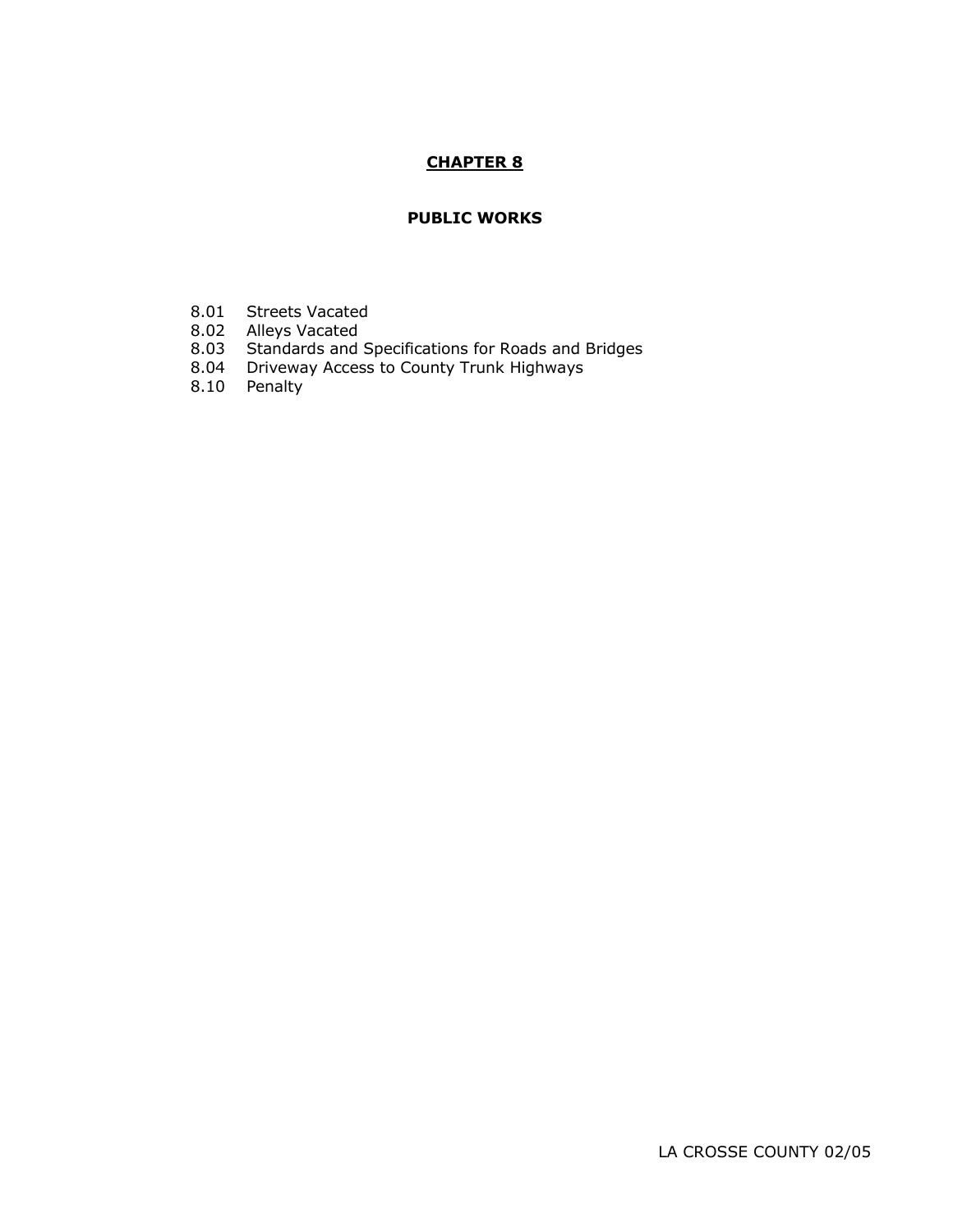8.01 STREETS VACATED. The following resolutions vacating streets in the County are adopted by reference and incorporated herein as though set forth in full:

- (1) Res. #11: 12-16-54.
- (2) Res. #9: 4-19-55.
- (3) Res. #10: 4-19-55.
- (4) Res. #4: 6-20-57.
- (5) Res. #5: 6-20-57.
- (6) Res. #5: 5-21-64.
- (7) Res. #3: 7-18-68.
- (8) Res. #15: 5-21-70.
- (9) Res. #1: 2-18-71.
- (10) Res. #3: 4-15-71.
- (11) Res. #3: 8-19-71.
- (12) Res. #5: 8-19-71.
- (13) Res. #5: 8-19-71.
- (14) Res. #2: 9-16-71.
- (15) Res. #71: 5-17-73.
- (16) Res. #75: 4-16-91.
- (17) Res. #49: 2-20-92.

8.02 ALLEYS VACATED. The following resolutions vacating alleys in the County are adopted by reference and incorporated herein as though set forth in full:

- (1) Res. #7: 1-20-55.
- (2) Res. #8. 4-19-55.
- (3) Res. #6: 7-19-56.
- (4) Res. #9: 6-15-61.
- (5) Res. #126: 8-16-73.
- (6) Res. #49: 2-20-92.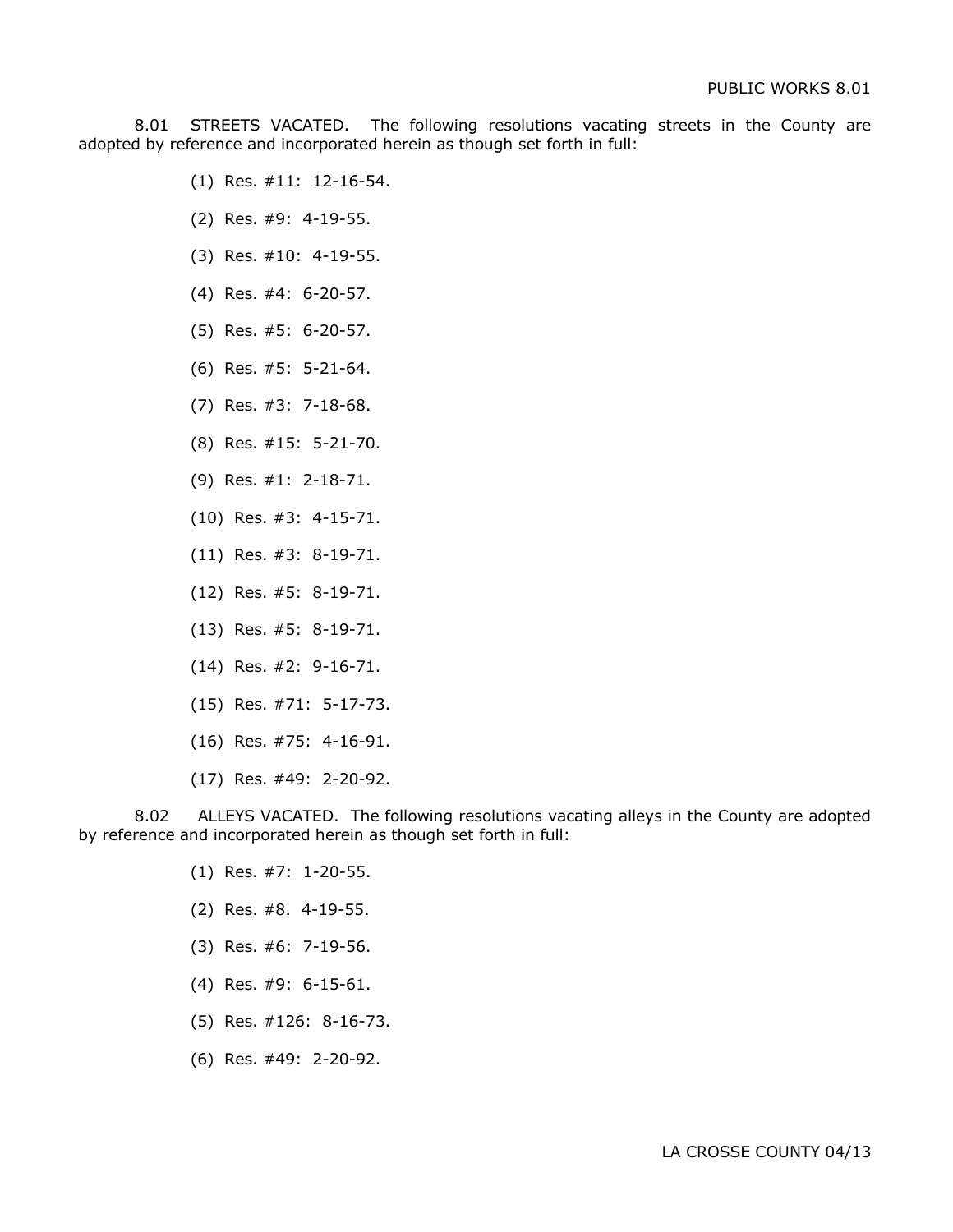8.03 STANDARDS AND SPECIFICATIONS FOR ROADS AND BRIDGES. The standards and specifications for town and County roads and bridges as provided in Chapters 82, 83, 84, and 86 of the Wisconsin Statutes, Wisconsin Administrative Code Trans 204, 205, and 214, and the Wisconsin Department of Transportation Facilities Development Manual, are adopted by reference and incorporated herein as though set forth in full. Failure to comply with such standards and specifications shall be a violation of this section.

8.04 DRIVEWAY ACCESS TO COUNTY TRUNK HIGHWAYS.

(1) APPLICABILITY. In accordance with s. 86.07(2), Wis. Stats., this section applies to all design, layout and construction of private driveways which will be adjacent to a County Trunk Highway, or on a roadway which is within 200 feet of an intersection of a County Trunk Highway.

(2) INTERPRETATION AND PURPOSE.

(a) The County Board has determined that improper design, layout and or construction of driveway access onto County Trunk Highways impairs the ability of said highway system to efficiently and safely serve as a part of an integrated intermodal transportation system. This section specifies the County's minimum standards for the design, layout and construction of private driveways abutting on a County Trunk Highway or on a roadway which is within 200 feet of an intersection to County Trunk Highway. These minimum design standards have been adopted in order to provide for the safety of entrance upon and departure from those highways, to preserve the public interest and investment in those highways, to help maintain speed limits, and to provide for the development and implementation of an intermodal transportation system to serve the mobility needs of people and freight and foster economic growth and development, while minimizing transportation related fuel-consumption, air pollution, and adverse effects on the environment and on landowners and users.

(b) It is not intended by this section to repeal, abrogate, annul, impair or interfere with any regulations or permits previously adopted or issued pursuant to laws; provided, however, that where this section imposes a greater restriction upon the design and construction of driveways the provisions of this section shall govern.

(3) DEFINITIONS.

(a) "County" means La Crosse County, including any agency, department or committee thereof.

(b) "County Planning Committee" means the Planning, Resources & Development Committee as authorized by s. 59.69, Wis. Stats., and s. 1.49 of this Code.

(c) "County Highway Committee" means the Public Works and Infrastructure Committee of La Crosse County as authorized by s. 83.015, Wis. Stats., and s. 1.46 of this Code.

(d) "Department" means the Department of Zoning, Planning and Land Information of La Crosse County.

(e) "Driveway" means a private road giving access from a public roadway to a building or other land use on abutting grounds.

(f) "Grade" means the slope of a road, street, alley, foot path, lot or block, specified in percent.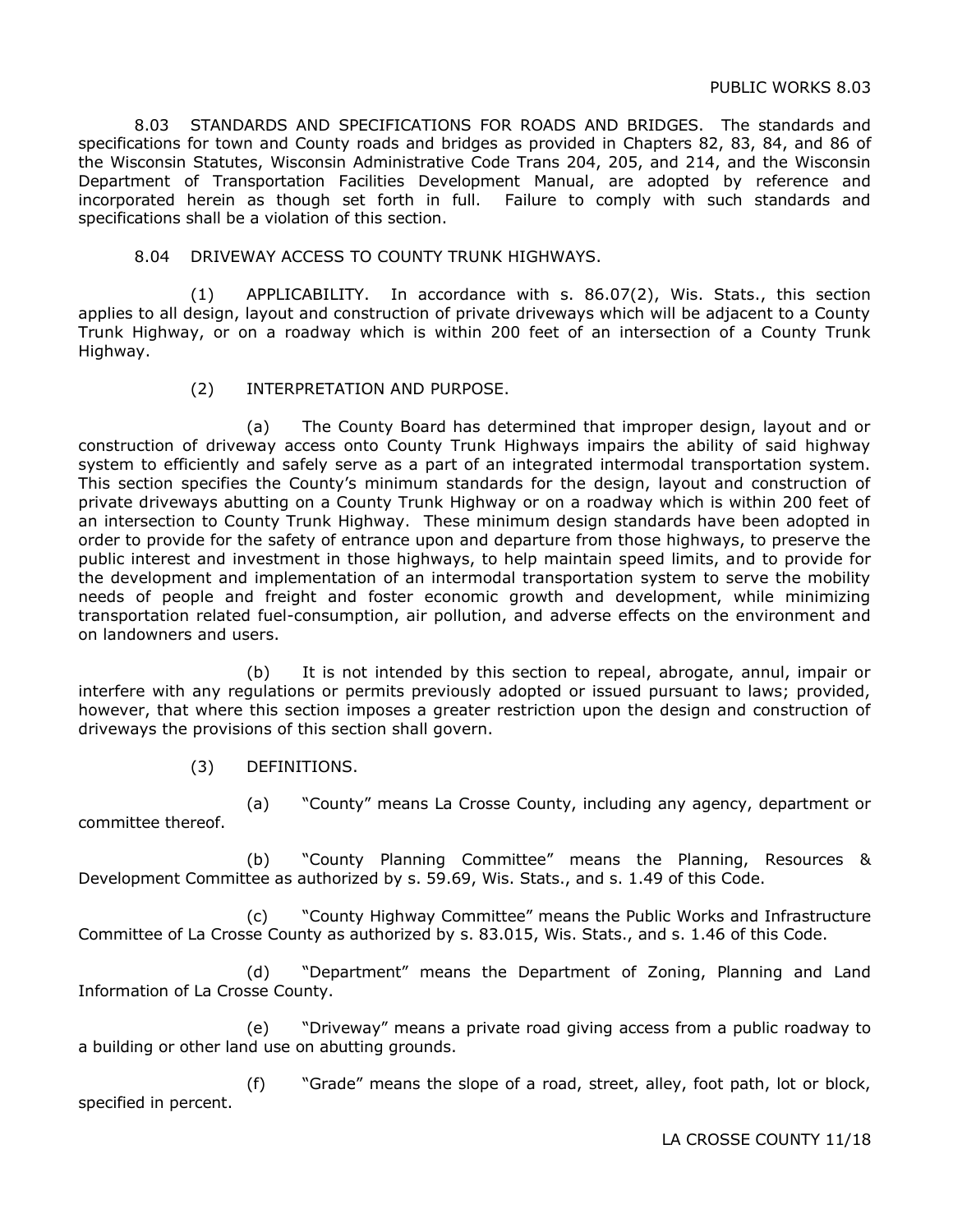(g) "Pavement" means a material installed to formulate a semi-permanent surface onto the roadway width.

(h) "Permit" means the written authority granted to the Department to conduct activities regulated by this section.

(i) "Reconstruct" means to remove a driveway, or any of the structural portions of a driveway and construct again or replace the driveway with new or additional structural portions.

(j) "Registered Professional" means an engineer, surveyor, or landscape architect registered and certified to practice within the State of Wisconsin.

(k) "Roadway" means any public road, street, highway, alley (in towns), or portion thereof.

(l) "Sight Distance" means the distance from the entry point onto the highway to the point at which safe visual contact with oncoming traffic ceases to exist.

(m) "Tracking" means the detachment and movement of soil, sediment, or rock fragments by vehicle tires.

(n) "Urban Section" means a roadway cross section which is typical to urban areas, including curb and gutter, sidewalk, underground storm sewer and etc.

(o) "Zoning Administrator" means the Director of the Zoning, Planning and Land Information Department, or a person designated by the County Board to administer Chapters 17 and 18 of this Code.

## (4) PERMITS.

(a) No owner of real estate, owner of an easement of ingress and egress or tenant of real estate which abuts a County Trunk Highway or within 200 feet of an intersection to County Trunk Highways on another roadway, shall open, construct, reconstruct or change the principal use of a driveway or roadway onto that County Trunk Highway or roadway, without obtaining a permit under this section.

(b) All permits applied for under this section shall be filed with the Department and shall include an application fee that shall be determined from time to time by the County Board. Upon receipt of the application by the Department, the application shall be referred to the County Highway Commissioner for inspection and consideration of approval. Applicants shall be notified in writing of the County's decision on their application within 30 days of receipt of completed application. The Department shall issue a permit under this section for driveways which meet the following standards:

(5) LOCATION. All driveways shall:

standards:

(a) Be located at a point deemed most appropriate using the following

1. That point which maximizes sight distance at the driveway location from both directions.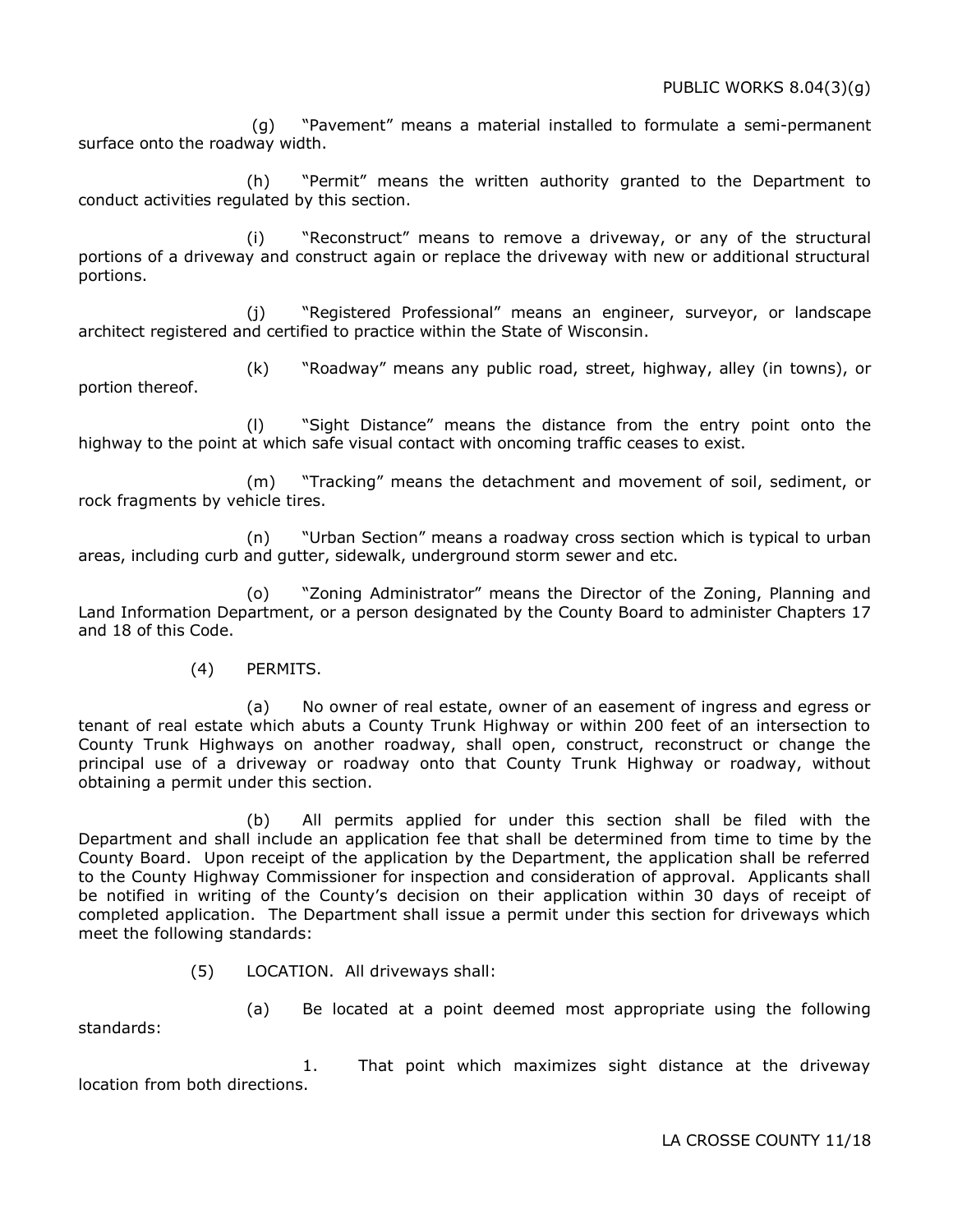2. That point which maximizes sight distance at an intersection, curve or other adjacent traffic use.

3. That point which maximizes distance between adjacent driveways.

(b) Ensure that access shall be obtained off of a local road whenever possible, and not off of a County Trunk Highway.

(c) Any subdivision of land, after the effective date of this section, that requests access onto a County Trunk Highway shall be designed so as to maintain a minimum of 500 feet between each such driveway or access point.

(d) A sight distance of at least 500 feet in both directions is recommended. Due to the topography and existing land uses in La Crosse County, this recommended sight distance is not always feasible. In those cases where it is not feasible, the next, most appropriate location should be utilized as the above standards indicate. In doubtful cases, the County Highway Commissioner may require the applicant to submit, at the applicant's expense, a sight/distance study performed by a registered professional.

(6) DESIGN. All driveways shall:

(a) Be constructed at a 90 $^{\circ}$  angle (perpendicular) to the roadway that it abuts, for at least 20 feet from the edge of the pavement of the roadway.

(b) Be constructed at a maximum slope of 5% for at least 20 feet from the edge of the pavement of the roadway, and a slight depression shall be constructed across the drive so as to insure that drainage and debris not be discharged to the County Trunk Highway or roadway.

(c) Be constructed so as to support typical vehicle traffic during all weather conditions.

(d) Be constructed so as to eliminate the tracking of material off of the driveway onto the roadway.

(e) Be constructed so that the width of a driveway complies with the

following tables:

TABLE – RURAL DRIVEWAY WIDTH (at culvert)

| Use of Property to be<br>Served by Driveway | Minimum Width<br>Of Driveway | Maximum Width<br>Of Driveway |
|---------------------------------------------|------------------------------|------------------------------|
| Residential                                 | 16 feet                      | 22 feet                      |
| Shared Driveway                             | 20 feet                      | 24 feet                      |
| Agricultural                                | 20 feet                      | 32 feet                      |
| Commercial                                  | 20 feet                      | 32 feet                      |
| Industrial                                  | 24 feet                      | 40 feet                      |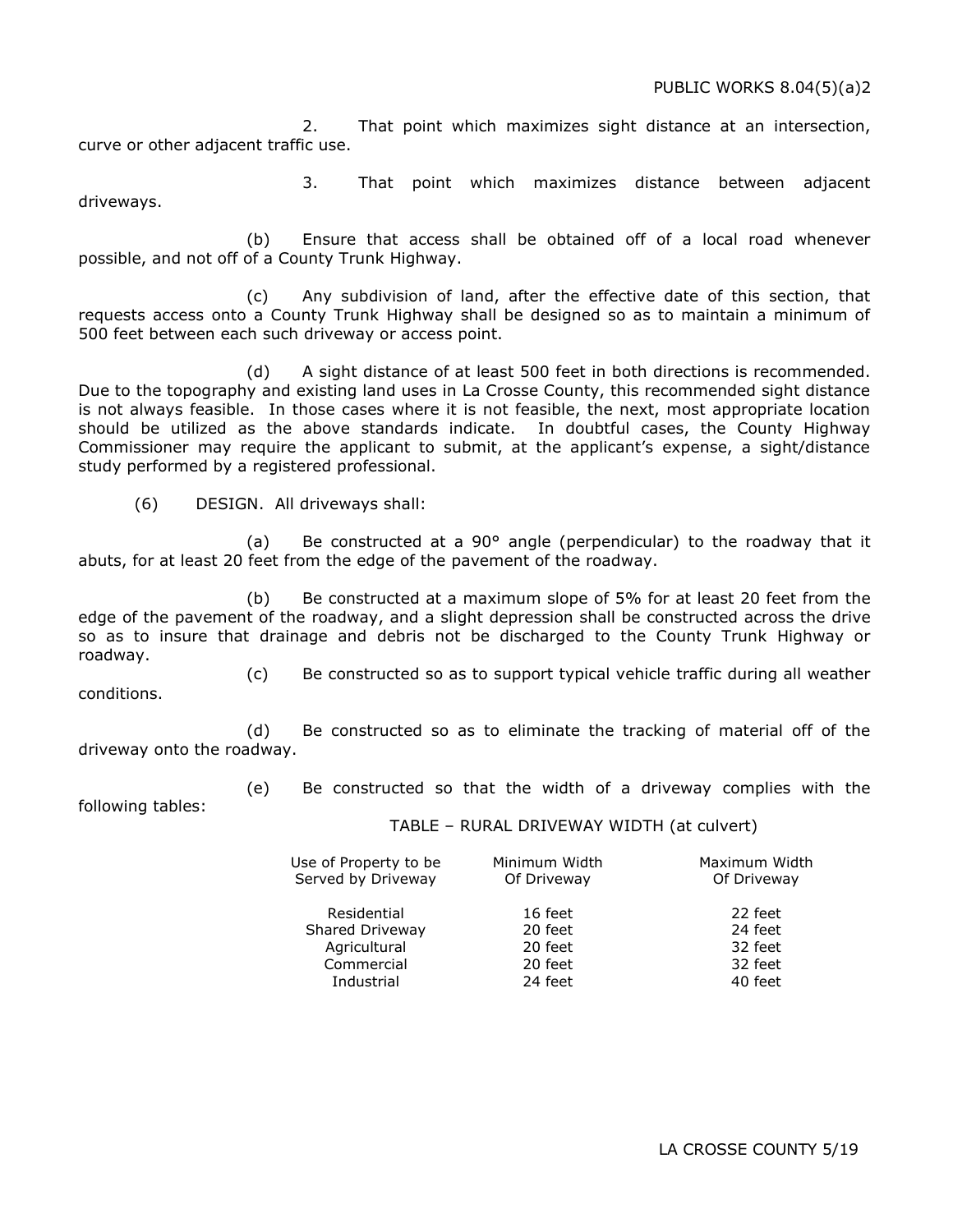#### TABLE – URBAN DRIVEWAY WIDTH (at sidewalk)

| Use of Property to be<br>Served by Driveway | Minimum Width<br>Of Driveway | Maximum Width<br>Of Driveway |
|---------------------------------------------|------------------------------|------------------------------|
| Residential                                 | 16 feet                      | 33 feet                      |
| Shared Driveway                             | 20 feet                      | 33 feet                      |
| Agricultural                                | 20 feet                      | 33 feet                      |
| Commercial                                  | 20 feet                      | 40 feet                      |
| Industrial                                  | 24 feet                      | 40 feet                      |

Widths at the highway shall conform to Standard Detail Drawings that will be provided by the Highway Department.

(f) The County Highway Commissioner is authorized to determine if a culvert is required. Any required culvert shall be installed entirely at the applicant's expense. Any culvert in the County Trunk Highway right-of-way must be designed to carry a minimum of a 25 year storm event, which is 2.9 inches of rainfall within a 24 hour period, unless otherwise directed by the County Highway Commissioner. The County Highway Commissioner may require that a culvert design be submitted by a registered professional at the applicant's expense.

(g) The culvert shall be a minimum of 18 inches corrugated metal pipe. Any culvert that is not Corrugated Metal Pipe (CMP) or Reinforced Concrete Pipe (RCP) shall be certified by a registered professional as appropriate for the construction of said driveway.

(h) All culverts shall be designed with adequate length and appropriate apron ends, unless otherwise directed by the County Highway Commissioner.

(7) CONSTRUCTION.

(a) All construction shall be completed within 6 months of the County's issuance of the driveway permit. If the driveway is not completed within this deadline, the permit shall be null and void and construction must stop on the driveway until a new permit has been issued by the County.

applicant.

(b) All costs of installing the new driveway shall be the responsibility of the

(c) All land disturbance activities shall comply with Chapter 21 of this Code. All necessary erosion control measures shall be installed and maintained so as to eliminate sediment discharge to the roadway.

(d) There shall be no sediment, brush or other debris in the roadway rightof-way as a result of the construction of the driveway.

(e) All driveway sideslopes within the right-of-way shall be constructed with a maximum sideslope of 3:1 in order to facilitate vehicle recovery.

(f) All work shall be performed in such a manner as to preclude any danger to, or interference with traffic flow.

(g) Unless urban section standards apply, if a concrete driveway extends into the road right-of-way it must terminate at least six feet from the edge of the pavement.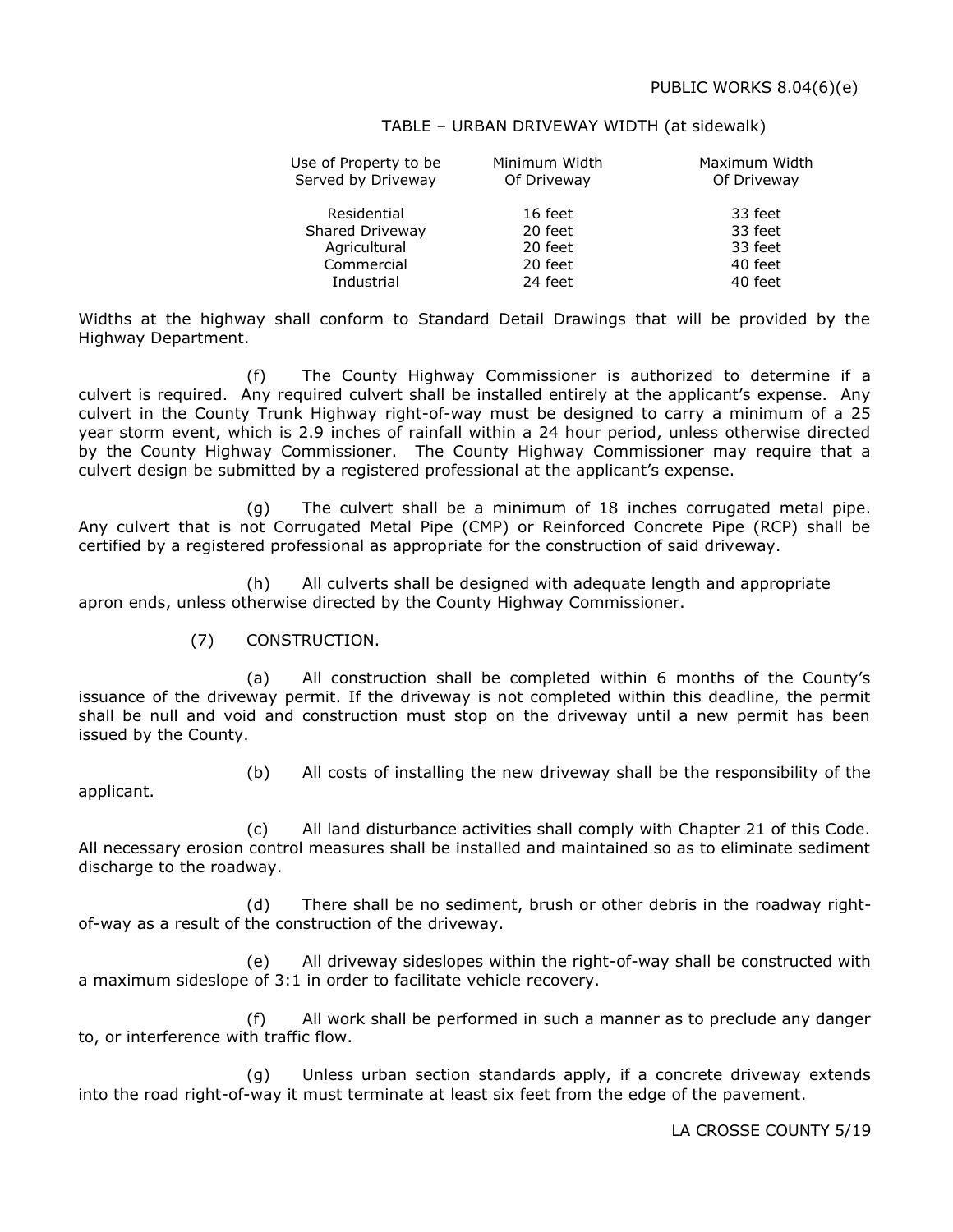(h) Where driveways are to be installed in urban section the following construction standards apply**:**

1. When curb and gutter is removed, the new connections shall be of equivalent acceptable material and curb returns provided or restored in a neat manner. The driveway surface shall connect with the highway pavement and sidewalk, if applicable, in a neat manner. The driveway construction shall include the replacement of sidewalk areas which are inadequate or become damaged.

2. All curb flares shall be tangent to the curb line, and within the

right-of way. 3. A curb length of not less than 3 feet shall be left undisturbed adjacent to each property line to serve as an island area should the adjoining owner request a permit for an entrance.

(i) All driveways existing as of August 6, 2018 shall be deemed to be permitted driveways and no permit shall be required, except as specified in s. 8.04(4)(a) of this Code.

(8) VIOLATIONS AND PENALTIES. Any person, firm or corporation; including, but not limited to the landowner, contractor, or excavator; who violates, disobeys, neglects, omits, or refuses to comply with or who resists the enforcement of any of the provisions of this section, shall be subject to a forfeiture as provided by section 25.04 of this Code for each offense. Each working day where said activity is in violation of this section shall be deemed a separate and continuing offense.

#### (9) APPEALS.

(a) Any person aggrieved by an objection to a driveway permit or failure to approve a driveway permit may appeal to La Crosse County Zoning Board of Adjustment at public hearing as noticed under s.59.695(6) Wis. Stats. The Board of Adjustment will have the powers described in s.59.694, Wis. Stats.

(b) Appeals shall be in writing and shall be postmarked within 30 days after written notification was received by the applicant as specified s. 8.04(4)(b). The fee for filing such appeal is set by the La Crosse County Board of Supervisors and as established for an appeal under Chapter 17 of this Code.

(c) The La Crosse County Zoning Board of Adjustment has the power to hear and decide appeals where it is alleged there is error in an order, requirement, decision or determination made by an administrative official in the enforcement of this section.

(d) The La Crosse County Zoning Board of Adjustment has the power to authorize upon appeal in specific cases variances from the terms of the ordinance that will not be contrary to the public interest, where, owing to special conditions, a literal enforcement of the provisions of the ordinance will result in unnecessary hardship, and so that the spirit of the ordinance shall be observed and substantial justice done.

(e) A property owner bears the burden of proving "unnecessary hardship," as that term is used in this section by demonstrating that strict compliance with the driveway access ordinance would unreasonably prevent the property owner from using the property owner's property for a permitted purpose or would render conformity with the ordinance unnecessarily burdensome. In all circumstances, a property owner bears the burden of proving that the unnecessary hardship is